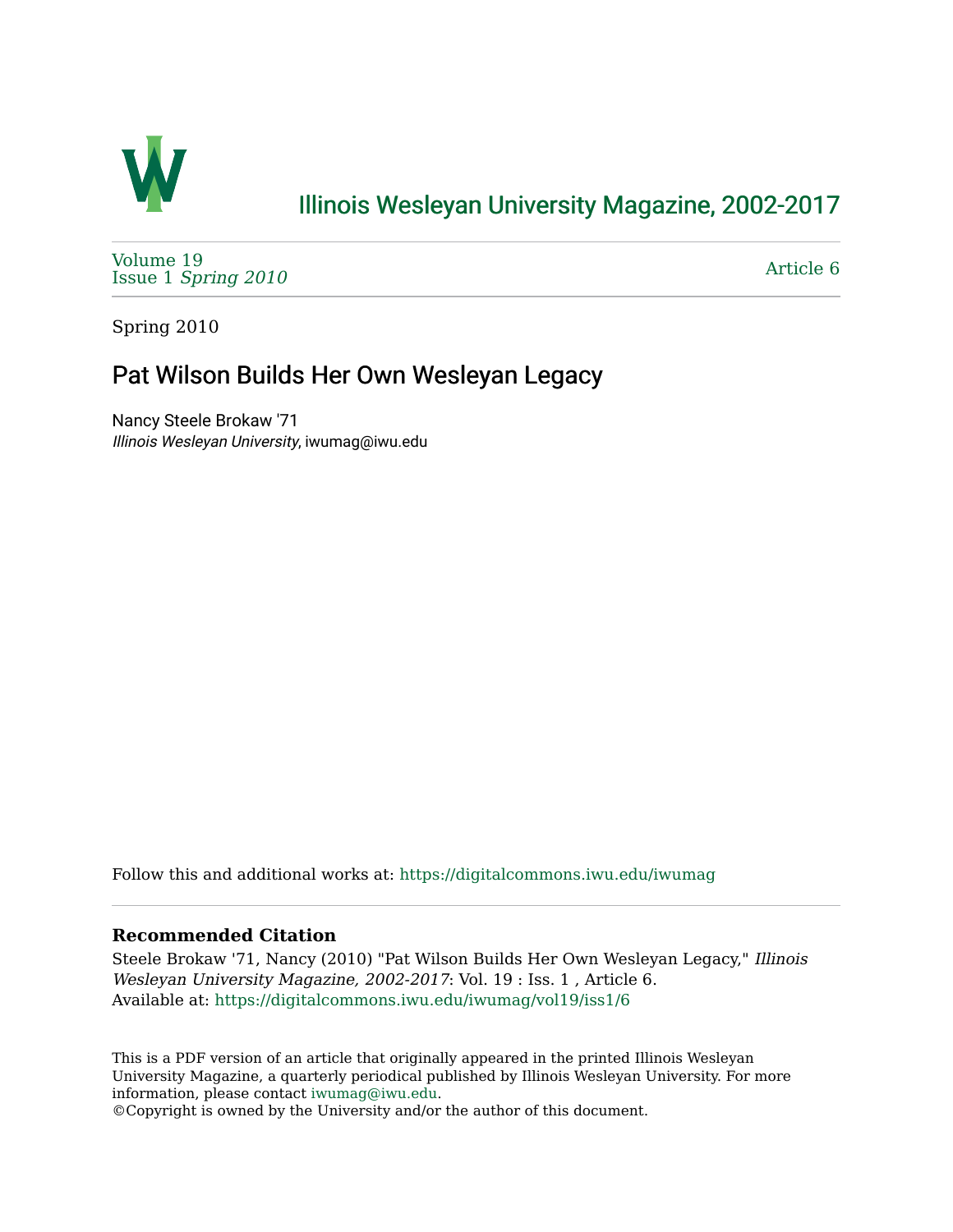# Pat Wilson Builds Her Own Wesleyan Legacy

#### **Story by NANCY (STEELE) BROKAW '71 Photos by MARC FEATHERLY**

During his inaugural address, Richard F. Wilson spoke movingly about the people in his life who had inspired him — especially his wife, Pat.



**Pat and Dick Wilson**

"Our relationship is such," he said, "that we cannot wait to talk to each other at the end of the day. I have come to expect that she will know when it is time to express support and concern and when she needs to stir my resolve. There are many blessings associated with the presidency at Illinois Wesleyan, but the most important one is that we get to do this together."

Five years later, Pat Wilson continues to share in her husband's busy life as president, appearing with him at an enormous number of events, both on campus and around the country.

"We got a package deal with those two," Illinois Wesleyan Trustee Susan Waring says of the presidential couple. "Dick recognizes he's the face of IWU and Pat's very supportive."

As the daughter of a college president, Pat Wilson was familiar with the hectic lifestyle, but admits the first year of her husband's presidency "was a blur. I looked at my calendar and in the first four months, including weekends, we had four nights we were home alone."

It's easier now, she says. "We've gotten used to

the mechanics and the scheduling. Plus, a lot of times, when we travel, we already know people and they know us. Everyone is more relaxed."

In addition to all the travel and events, Pat Wilson works on several community boards and fundraisers. She was also one of the founding members of the Council for IWU Women, created to build a bridge of support between current female students and successful alumnae.

Wilson's own role models for success include a mother who served as a college dean of women and professor of education. She earned her Ed.D. in educational administration in 1993, became a school principal and also coordinated the Champaign, Ill., school district's early childhood programs. The year prior to following her husband to Wesleyan, she worked for the University